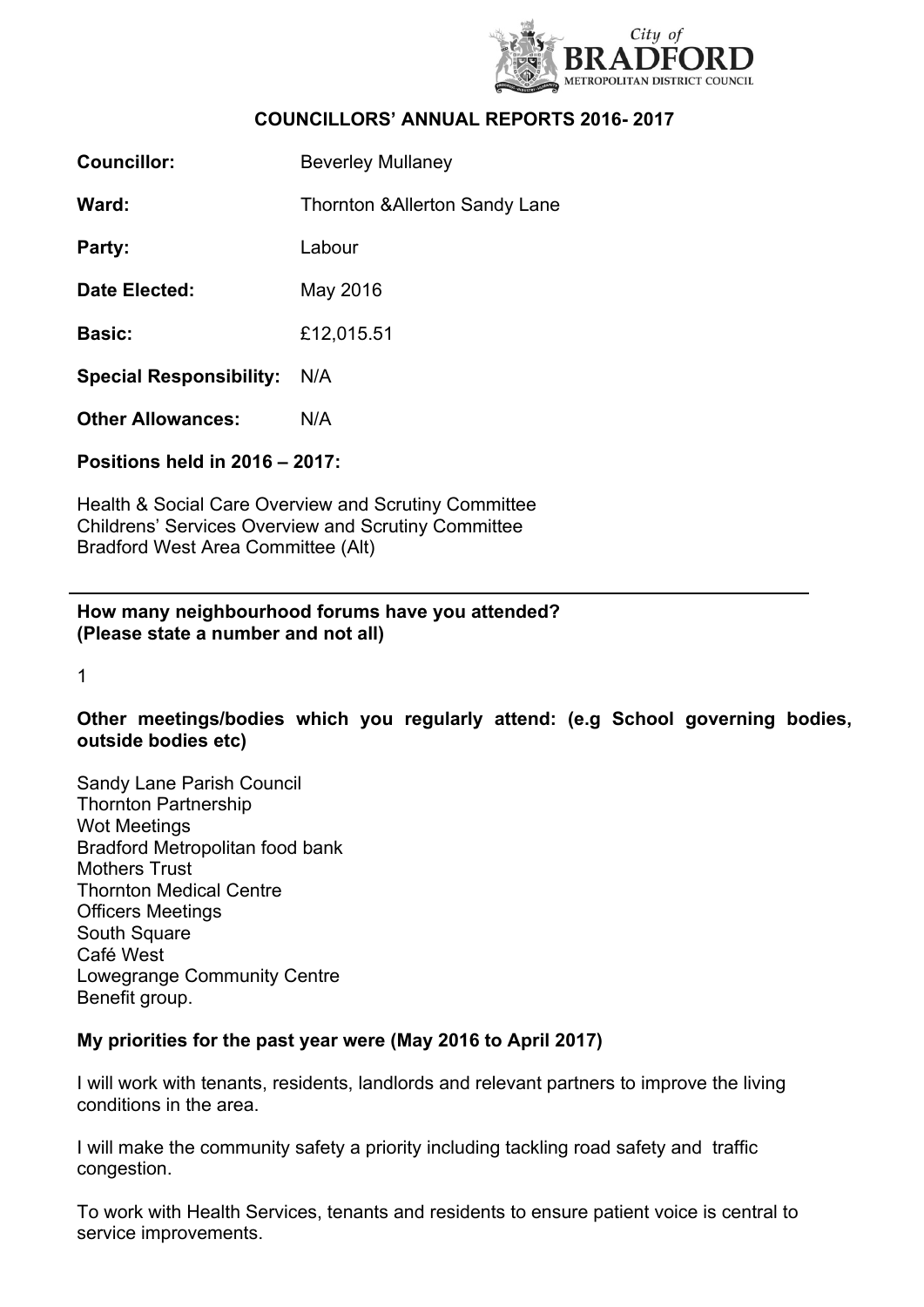I will support older people to raise their issues and give them a voice and social isolation.

I will support the development of opportunities for children and young people in their leisure time, education and moving into employment.

I will work with tenants, residents, local business and partners to develop a cleaner, greener more sustainable area.

I will ensure that I am accessible, hold regular surgeries and regular door to door sessions in all areas of the ward.

## **My priorities for the coming year (May 2017 to April 2018) are: (Please list or describe your priorities or targets as a Councillor for the coming year)**

To continue to work with the local communities, Youth Service, parents, local schools police and the Safeguarding hub in keeping our young people safe from CSE and grooming.

To work with people in our wards to make sure they have a voice in the provision needed and provided.

To offer continued support to the refugee families, homeless, helping with Rehousing and **Shelter** 

Supporting local residents affected by the Benefit caps.

Working with local organisations challenges facing our communities due to all the funding cuts crisis/crisis reduced budgets. Helping to meet our diverse changing communities.

Building our community, Cohesion with different cultures and faiths.

To support the improvement in Early Years and education.

To support and empower local groups to deliver Community enhancement.

To continue to work with residents tackling road safety.

Improving Health services regarding the voices and influence of patients.

Support young people moving into training and employment.

To develop a greener and cleaner neighbourhood.

Working with our elders, listening to them and to continue tackling isolation.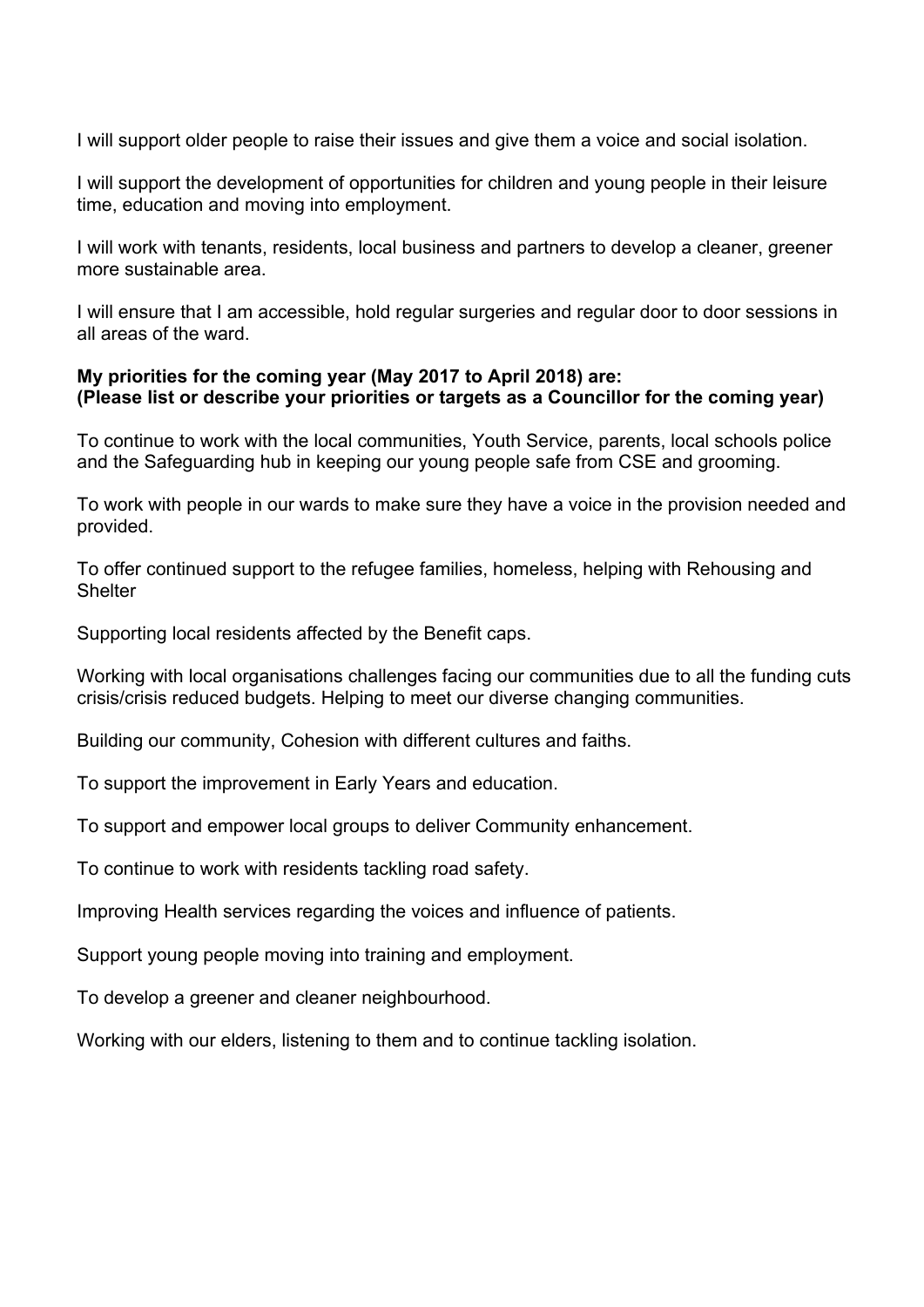#### **What I have achieved in the past year (May 2016 to May 2017) (Please list or describe some of your activities as a Councillor and what you see as your key achievements)**

Supported our women's officer in organising a very successful International Women's day.

Helped find premises and supported funding bids for the refugees and asylum seekers.

Supported residents with planning applications.

Worked with residents on petitions and partners to develop responses to road safety issues e.g. Speed bumps road markings and school parking.

Worked with the police and LA to develop responses to Drugs, burglaries, anti-social behaviour, quad biking, dangerous driving, selling cigarettes and alcohol to under aged people.

Worked with housing providers to support tenant's issues.

Worked with residents to get benefit sanctions removed.

Council tax liaising with debt collectors to keep our single mums out of prison.

Supporting a local group on a weekly basis relating to benefit caps and sanctions.

Working with local residents with mental health issues.

Supporting residents with Employment issues.

School Appeals.

Sixth form entries.

Supported dementia group.

Older people's luncheon clubs.

Dance clubs.

Creative flare local group access training and set up a business.

Cross party working with other council wards has been essential to find best solutions and represent a strong voice.

Supported women suffering domestic violence.

Attended court with them liaising with support workers.

Working with residents on the fears and views of a Mosque opening in the community.

Supporting the opening of new library in Cafewest.

Supporting play schemes across our ward.